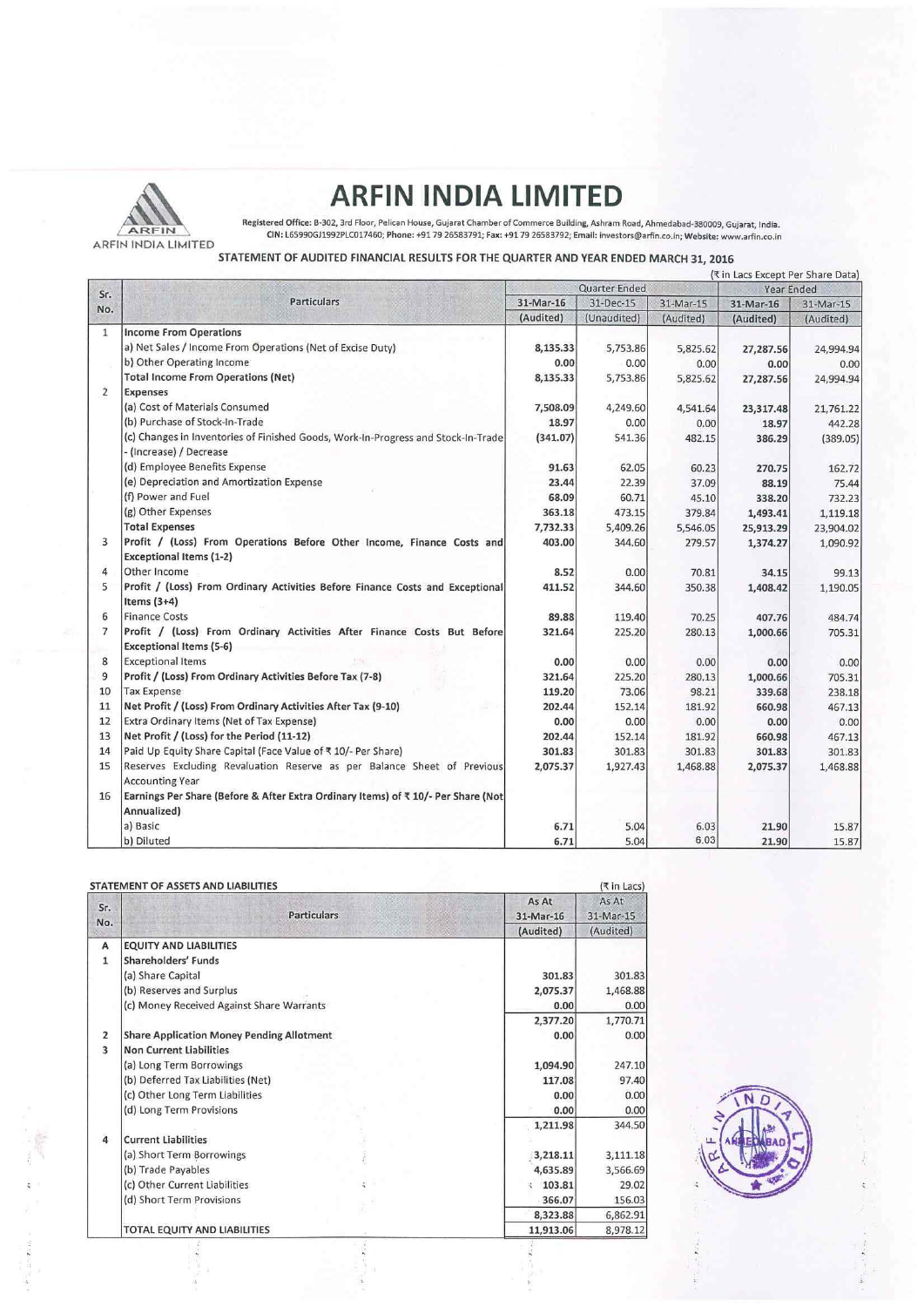|                | (₹ in Lacs)                       |                    |                    |  |  |  |  |
|----------------|-----------------------------------|--------------------|--------------------|--|--|--|--|
| Sr.<br>No.     | <b>Particulars</b>                | As At<br>31-Mar-16 | As At<br>31-Mar-15 |  |  |  |  |
|                |                                   | (Audited)          | (Audited)          |  |  |  |  |
| B              | <b>ASSETS</b>                     |                    |                    |  |  |  |  |
| $\mathbf{1}$   | <b>Non Current Assets</b>         |                    |                    |  |  |  |  |
|                | (a) Fixed Assets                  | 1,840.54           | 1,420.79           |  |  |  |  |
|                | (b) Non Current Investments       | 0.00               | 0.00               |  |  |  |  |
|                | (c) Long Term Loans and Advances  | 19.25              | 19.51              |  |  |  |  |
|                | (d) Other Non Current Assets      | 0.00               | 0.00               |  |  |  |  |
|                |                                   | 1,859.79           | 1,440.29           |  |  |  |  |
| $\overline{2}$ | <b>Current Assets</b>             |                    |                    |  |  |  |  |
|                | (a) Current Investments           | 0.00               | 0.00               |  |  |  |  |
|                | (b) Inventories                   | 6,189.48           | 4,408.18           |  |  |  |  |
|                | (c) Trade Receivables             | 3,289.81           | 2,318.14           |  |  |  |  |
|                | (d) Cash and Cash Equivalents     | 396.35             | 385.59             |  |  |  |  |
|                | (e) Short Term Loans and Advances | 177.63             | 425.92             |  |  |  |  |
|                | (f) Other Current Assets          | 0.00               | 0.00               |  |  |  |  |
|                |                                   | 10,053.27          | 7,537.83           |  |  |  |  |
|                | <b>TOTAL ASSETS</b>               | 11,913.06          | 8,978.12           |  |  |  |  |

Notes:

1. The Company is engaged in a single segment of manufacturing and trading of Non Ferrous Metals, therefore there are no separate reportable segments as per Accounting Standard 17 "Segment Reporting".

2. The above Financial Results have been reviewed by the Audit Committee and approved and taken on record by the Board of Directors in their meeting held on May 21, 2016.

3. The Figures of Last Quarter are the Balancing Figures between Audited Figures in respect of the Full Financial Year ended on March 31, 2016 and the Published year to date Figures upto the Third Quarter of the Current Financial Year.

4. Figures for the previous periods are Re-classified / Re-arranged / Re-grouped, wherever necessary, to correspond with the current period's Classification / Disclosure.

5. The Company does not have any Exceptional or Extra Ordinary item to report for the above periods.

6. The Board of Directors has recommended a final dividend of ₹1.50 per equity share (i.e. 15%) of ₹10/- each for the financial year 2015-16. The payment is subject to the approval of shareholders in their ensuing Annual General Meeting.

 $\lambda$ 

7. The Board of Directors of the Company has approved an appropriation of Rs. 75 Lacs to the General Reserve.

Place: Ahmedabad Date: May 21, 2016



On Behalf of Board of Directors For, Arfin India Limited

Naferal. Q chetz

Mahendra R. Shah Chairman & Executive Director (DIN: 00182746)